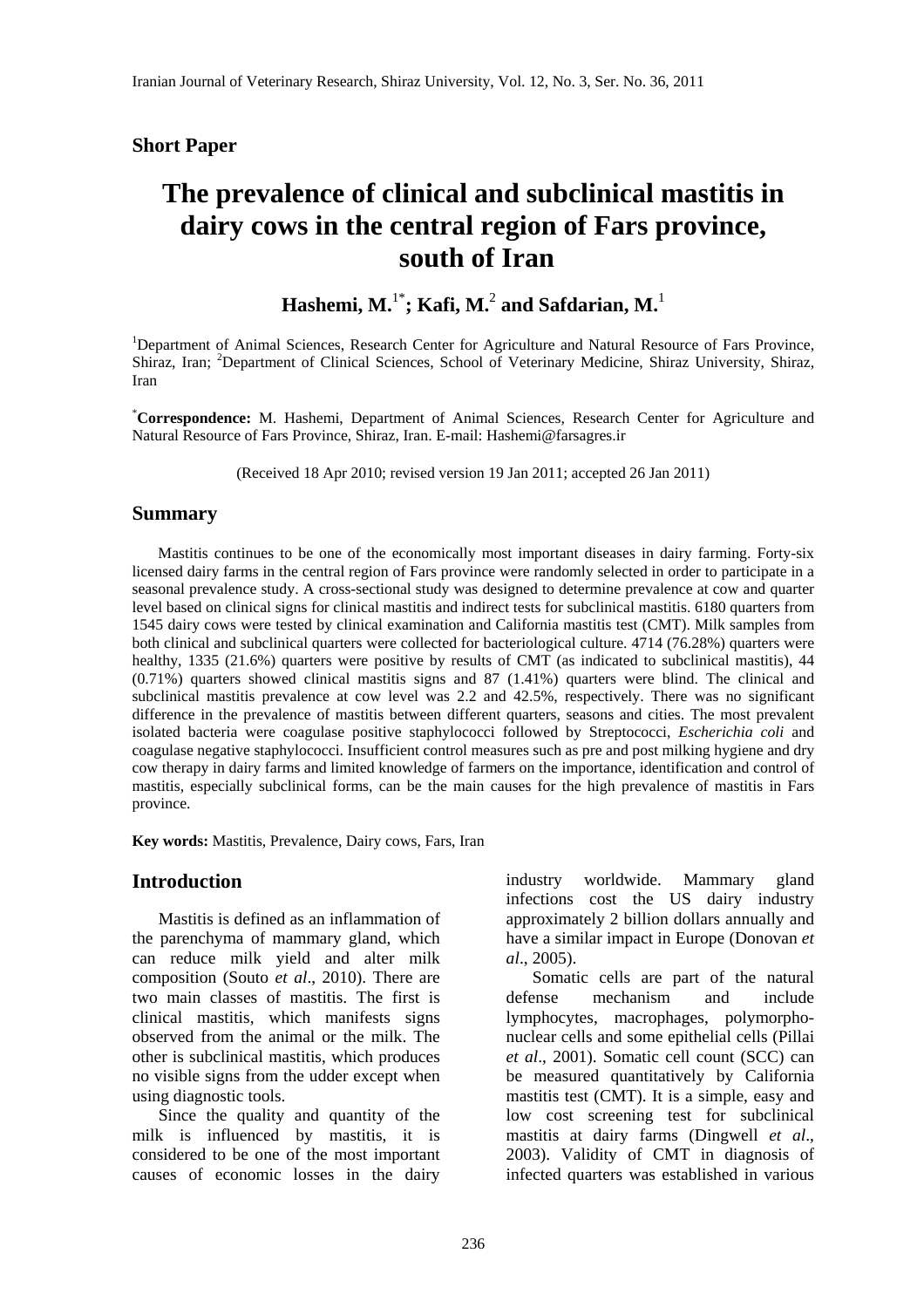milking stages (Dingwell *et al*., 2003; Gharagozloo *et al*., 2003).

 Mastitis control program can reduce economical loss and increase herd efficacy and milk hygiene. Epidemiological data including mastitis prevalence, mastitiscausing organisms, predisposing factors and response to treatment, are necessary for the establishment of a mastitis control program, but no published research is available about mastitis in Fars province (in the south of Iran). This province has captured the first rank for milk production (424 million liters annually) in the south of Iran (Agriculture Statistics of Iran, 2007). In spite of the considerable production of milk in this region, most cows are being kept on small farms with undesirable housing and milking parlor sanitation. This study was carried out to determine mastitis prevalence and mastitis-causing organisms in dairy farms of Fars province.

# **Materials and Methods**

# **Study area**

 This study was carried out in the central region of Fars province (in the south of Iran) where 64.57% of Fars' raw milk is produced. All of the licensed dairy farms (46) were visited in Shiraz (17), Marvdasht (19) and Sepidan (10) cities and 1545 milking cows were examined (535, 620 and 390 heads in Shiraz, Marvdasht and Sepidan, respectively). All cows were milked by machine. A quartile of dairy farms in each city was randomly selected during a period from March 2003 to February 2004 in order to participate in the seasonal prevalence study.

# **Prevalence study**

 A cross-sectional study was designed to determine prevalence at cow and quarter level based on clinical signs for clinical mastitis and indirect tests for subclinical mastitis. Selected dairy farms were visited during morning milking and individual quarter milk samples from all lactating cows above 30 days postpartum were examined in the milking parlour. Thereafter, when the cows entered the milk parlour, their quarters had been washed with tap water, dried by

towel separately and their first three milking streams discarded. Clinical mastitis was detected by gross signs including warm, hard and swollen quarter and abnormal appearance of milk. CMT was used to detect subclinical mastitis. Two milliliters of milk from each udder quarter was milked in a plate that had four separated cups. Three milliliters CMT liquid (Delaval, Poland) was added to each cup and mixed gently by rotating the plate. The reaction was then visually scored depending upon the amount of gel formation as follows:

Negative  $=$  no reaction

Trace = appearance of streaks can be made visible during rotation of the plate

 $1+$  = distinct thickening during rotation, but no gel

 $2+$  = slight formation of gel which follows the rotating plate very slowly

 $3+$  = solid formation of gel that adheres to the base of the plate

Quarters that scored negative and trace were assumed healthy and the quarters with different positive scores were assumed infected. A cow with at least one affected quarter at the time of examination was considered to have either clinical or subclinical mastitis. When a farm had a cow with mastitis, it was accounted to have mastitis. Only one of the infected quarters from each cow was selected for milk sampling except when the cow had four severely infected quarters so one more milk sample was collected. Then the teat end of the selected quarter was swabbed with cotton soaked in 70% ethyl alcohol and 10 milliliters of milk was approximately collected into sterile containers. Samples were transported to the laboratory in a special box with ice at 4°C for bacteriological investigation (Quinn *et al*., 1994).

# **Bacteriology**

 Bacterial culture was performed according to Quinn *et al*. (1994). Milk samples from both clinical and subclinical cases were streaked on blood and MacConkey agar plates under 24 h after sampling, then incubated under aerobic conditions at 37°C and analysed at 24 and 48 h.

Bacteria on culture-positive plates were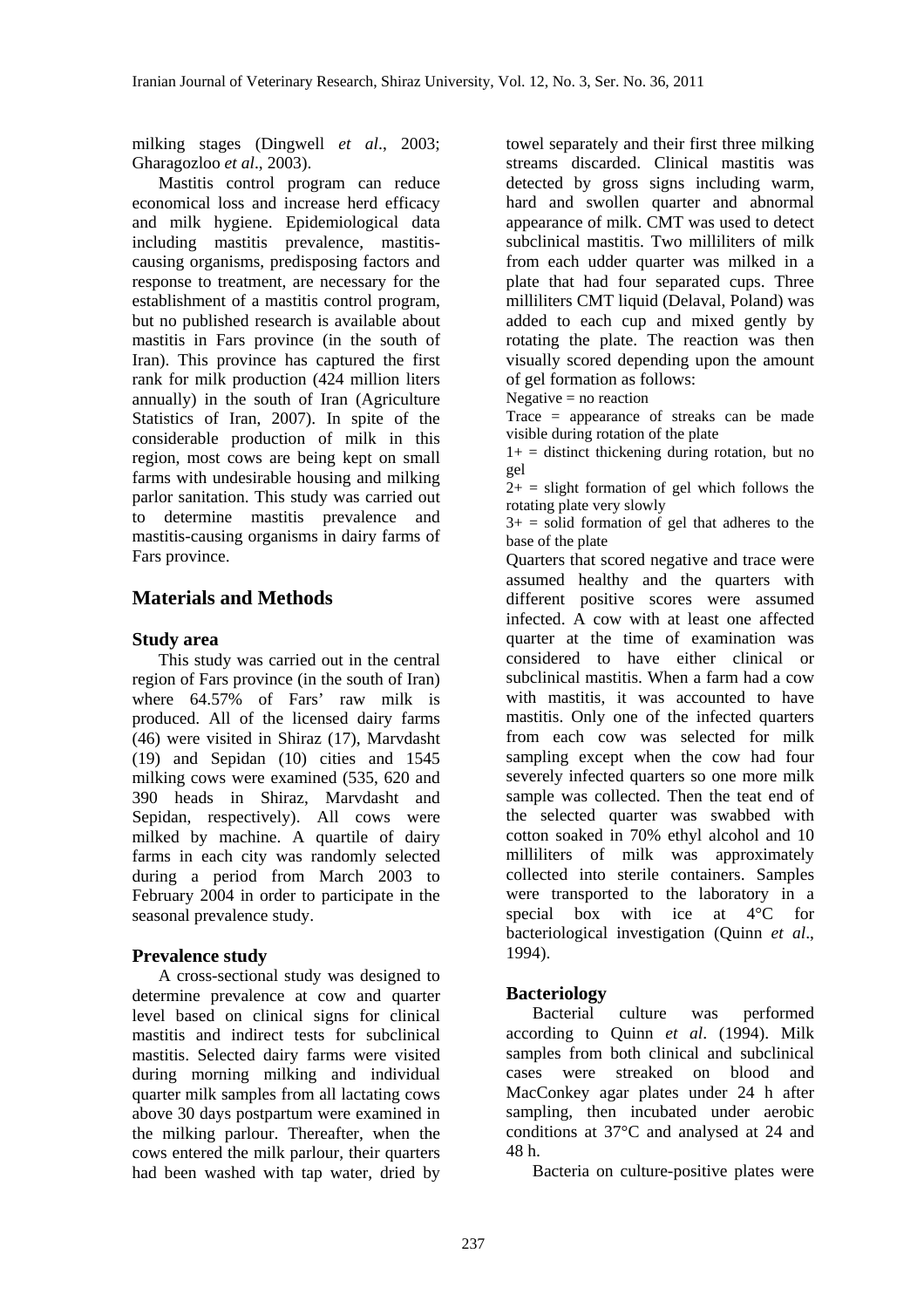identified according to their size, shape, color, hemolytic characteristics, Gram's reaction and catalase production of colonies. For confirmation, different biochemical tests were used following subculturing and isolation of distinct colonies. The culture was considered negative if no growth occurred after 48 h of incubation. Isolation of two or more types of colonies from a quarter was considered mixed growth and the result was disregarded.

#### **Data analysis**

 All statistical analysis was carried out in SPSS for windows 11.5.0 (SPSS Inc., 2002).

 Data were analysed descriptively in the first step. Then the association of the different variables with the prevalence of mastitis at the cow or quarter levels was analyzed using a Chi-squared test. The level of significance was set at P<0.05.

#### **Results**

#### **Prevalence**

 Clinical examination and CMT was carried out on 6180 quarters from 1545 cows. Frequency distribution of healthy, blind and infected quarters is shown in Table 1. Among 1545 examined lactating cows, clinical and subclinical mastitis prevalence at cow levels was 2.2 and 42.5%, respectively. There was no significant difference between seasons and cities (P>0.05). Clinical and subclinical mastitis prevalence at quarter level did not significantly (P>0.05) differ between seasons, cities and quarter location (Table 2). Subclinical and clinical mastitis was detected in 100 and 41.6% of farms, respectively.

#### **Bacteriology**

 Milk samples from 32 (72.7%) quarters with clinical mastitis signs and 694 (52%) quarters with various degree of positive CMT were cultured. 535 (73.69%) samples were culture positive, 12 (1.65%) were mixed growth and 179 (24.66%) showed no bacterial growth. The results of the bacteriological findings of milk samples of infected quarters are described in Table 3. The most prevalent isolated bacteria were coagulase positive staphylococci followed by *Escherichia coli*, Streptococci and coagulase negative staphylococci.

#### **Discussion**

 In the present study, like some other studies, the majority of the cases of mastitis were subclinical (Almaw *et al*., 2008; Getahun *et al*., 2008). It may be due to a higher knowledge of farmers on clinical mastitis which appears by visible changes and is treated as soon as possible. The prevalence of clinical mastitis at cow level in this study (2.2%) was comparable with

**Table 1: Frequency distribution of healthy, blind and infected quarters by mastitis in examined dairy cows in the central region of Fars province** 

| <b>Ouarter</b> | Healthy |       | Subclinical |      | Clinical |      | <b>Blind</b> |      | Total |  |
|----------------|---------|-------|-------------|------|----------|------|--------------|------|-------|--|
|                | No.     | %     | No.         | $\%$ | No.      | $\%$ | No.          | $\%$ | No.   |  |
| Right-front    | 1220    | 19.74 | 297         | 4.81 | 8        | 0.13 | 20           | 0.32 | 1545  |  |
| Right-back     | 1205    | 19.5  | 303         | 4.9  | 10       | 0.16 | 27           | 0.44 | 1545  |  |
| Left-front     | 1139    | 18.43 | 373         | 6.04 | 14       | 0.23 | 19           | 0.31 | 1545  |  |
| Left-back      | 1150    | 18.61 | 362         | 5.86 | 12       | 0.19 | 21           | 0.34 | 1545  |  |
| Total          | 4714    | 76.28 | 1335        | 21.6 | 44       | 0.71 | 87           | 1.41 | 6180  |  |

**Table 2: The mean of mastitis prevalence percentage at cow and quarter levels in dairy farms in the central region of Fars province** 

| <b>Mastitis</b> | Season |        |        | City   |        |           | <b>Quarter</b> location |                 |                |                |               |
|-----------------|--------|--------|--------|--------|--------|-----------|-------------------------|-----------------|----------------|----------------|---------------|
|                 | Spring | Summer | Autumn | Winter | Shiraz | Marydasht | Sepidan                 | Right-<br>front | Right-<br>back | Left-<br>front | Left-<br>back |
| Cow level       |        |        |        |        |        |           |                         |                 |                |                |               |
| Subclinical     | 44.2   | 45.94  | 40.14  | 48.89  | 45.93  | 44.07     | 44.57                   |                 |                |                |               |
| Clinical        | 1.92   | 2.41   | 3.22   | 1.74   | 2.78   | 1.9       | 2.25                    |                 |                |                |               |
| Quarter level   |        |        |        |        |        |           |                         |                 |                |                |               |
| Subclinical     | 21.3   | 21.86  | 21.92  | 25.68  | 24.5   | 21.84     | 21.41                   | 21.13           | 20.93          | 25.34          | 23.5          |
| Clinical        | 0.52   | 0.69   | 1.04   | 0.57   | 0.71   | 0.61      | 0.85                    | 0.5             | 0.5            | 0.89           | 0.91          |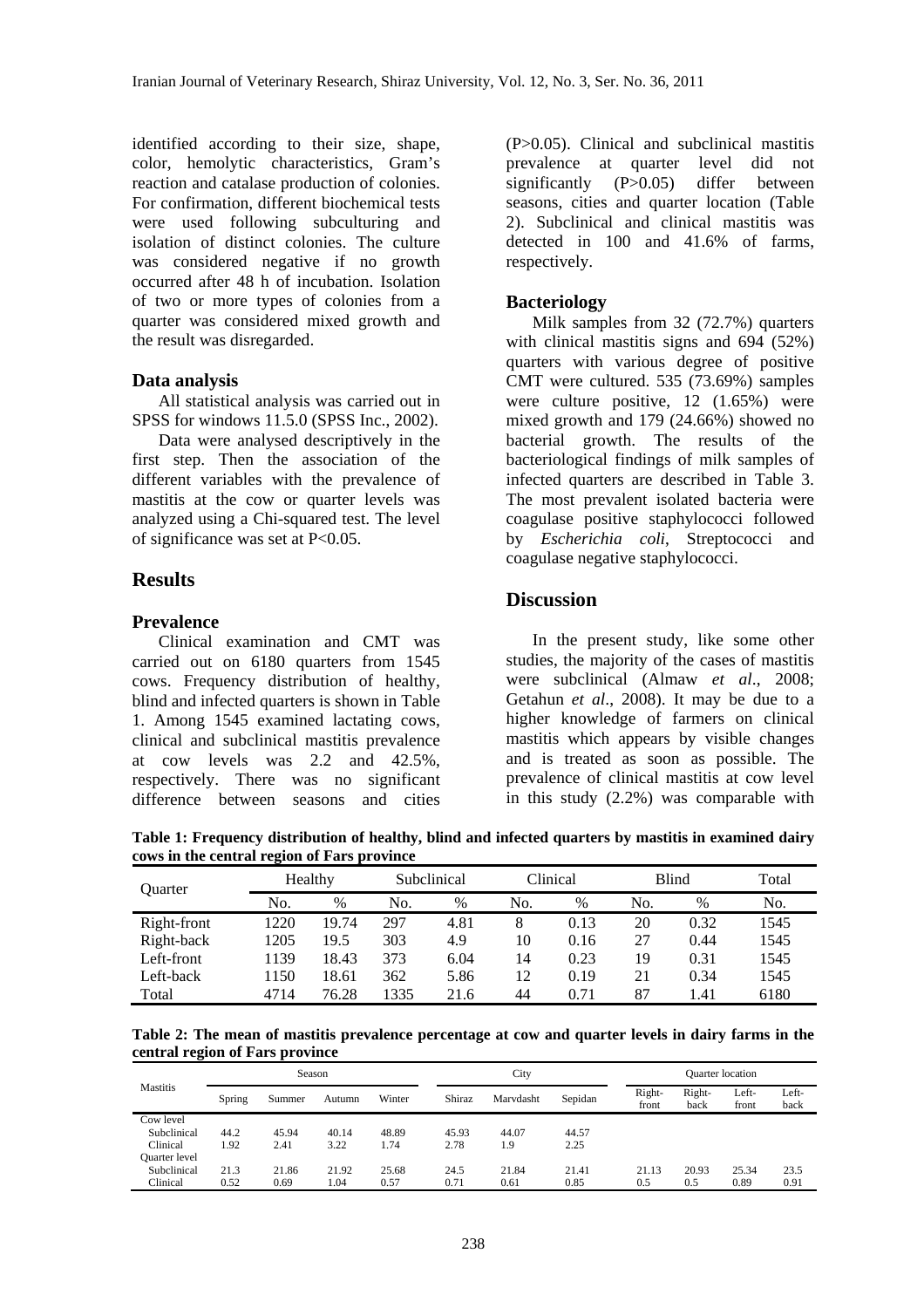| Bacteria                  |                | Subclinical |                | Clinical | Total          |       |  |
|---------------------------|----------------|-------------|----------------|----------|----------------|-------|--|
|                           | N <sub>0</sub> | $\%$        | N <sub>0</sub> | $\%$     | N <sub>0</sub> | $\%$  |  |
| cog+ Staphylococci        | 136            | 19.6        | 6              | 18.75    | 142            | 19.56 |  |
| Streptococci              | 94             | 13.54       | 5              | 15.63    | 99             | 13.64 |  |
| Escherichia coli          | 94             | 13.54       | 2              | 6.25     | 96             | 13.22 |  |
| Cog-Staphylococci         | 91             | 13.11       | 0              | $\Omega$ | 91             | 12.53 |  |
| Bacillus spp.             | 35             | 5.04        |                | 3.13     | 36             | 4.96  |  |
| Corynebacterium spp.      | 22             | 3.17        | 0              | $\Omega$ | 22             | 3.03  |  |
| Yersinia spp.             | 11             | 1.59        | 2              | 6.25     | 13             | 1.79  |  |
| <i>Proteus</i> spp.       | 9              | 1.3         |                | 3.13     | 10             | 1.38  |  |
| Klebsiella spp.           |                | 1.01        |                | 3.13     | 8              | 1.10  |  |
| Pseudomonas spp.          | 5              | 0.72        | 0              | $\Omega$ | 5              | 0.69  |  |
| Acinetobacter spp.        | 5              | 0.72        | 0              | $\theta$ | 5              | 0.69  |  |
| <i>Micrococcus</i> spp.   | 4              | 0.58        |                | 3.13     | 5              | 0.69  |  |
| Pasteurella spp.          | 2              | 0.29        | 0              | $\theta$ | 2              | 0.28  |  |
| <i>Enterococcous</i> spp. |                | 0.14        | 0              | $\theta$ |                | 0.14  |  |
| Mixed growth              | 6              | 0.86        | 6              | 18.75    | 12             | 1.65  |  |
| Negative                  | 172            | 24.78       |                | 21.88    | 179            | 24.66 |  |
| Total                     | 694            | 100         | 32             | 100      | 726            | 100   |  |

**Table 3: Bacteriological finding in milk samples from infected quarters by mastitis in dairy farms in the central region of Fars province** 

that of Kivaria *et al*. (2004) and Almaw *et al*. (2008), who reported 3.8 and 3.9% in Tanzania and Ethiopia, respectively. However, the present finding was lower than that reported by Dego and Tareke (2003)  $(37.1\%)$ .

 Clinical mastitis was diagnosed in an average of 9.9%, range 0.9%-21.4% of calved cows within the Estonian dairy herd. The prevalence of clinical mastitis at quarter level in this study (0.71%) is in agreement with the report of Getahun *et al*. (2008) (0.51%), but it is lower than the findings of Dego and Tareke (2003) (39.2%). These differences may be explained by different management factors such as specific dry period management strategies (Green *et al*., 2007), leaking milk and previous udder infection (Mungube *et al*., 2005), and feeding regimes and heifer replacement rates (McDougall, 1999).

 The results showed a high prevalence of subclinical mastitis (42.5%) in dairy farms of Fars province that was higher than earlier reports from Semnan (33.2%) and Isfahan (33.7%) provinces in Iran (Rafyi-Barzoki, 1998; Zamani *et al*., 2004). Poor management in a high percentage of small dairy farms in Fars province may be the main cause for this difference. The prevalence of subclinical mastitis in Uruguay was reported 52.4% as measured on a cow basis and 26.7% as measured on a quarter basis, which is higher than our results (Gianneechini *et al*., 2002). Two reports from different regions of Ethiopia showed prevalence of subclinical mastitis 22.3 and 34.4% at cow level and 10.1 and 4.9% at quarter level (Almaw *et al*., 2008; Getahun *et al*., 2008) that were lower than our results in Fars province, but Dego and Tareke (2003) reported 62.9% (on the basis of cow) and 60.8% (on the basis of quarter) prevalence in southern Ethiopia. In other parts of Africa, Kivaria *et al*. (2004) and Karimuribo *et al*. (2008) reported a higher prevalence of subclinical mastitis in lactating cows in small holder farms of Tanzania (90.3 and 75.9% at cow and 84.5 and 46.2% at quarter level, respectively). The percentage of cows with subclinical mastitis measured by SCC was 52.2% in Estonia dairy farms (Haltia *et al*., 2006). Subclinical mastitis is a complex disease and the differences in results could be due to differences in management systems between farms, stage of lactation, parity, breed (Almaw *et al*., 2008), severe teat end lesions (Siber and Farnsworth, 1981) and milking hygiene (Haltia *et al*., 2006).

 Staphylococci were the predominant bacteria as the cause of mastitis in Fars province, which is in agreement with the findings of Meranzadeh *et al*. (2001) and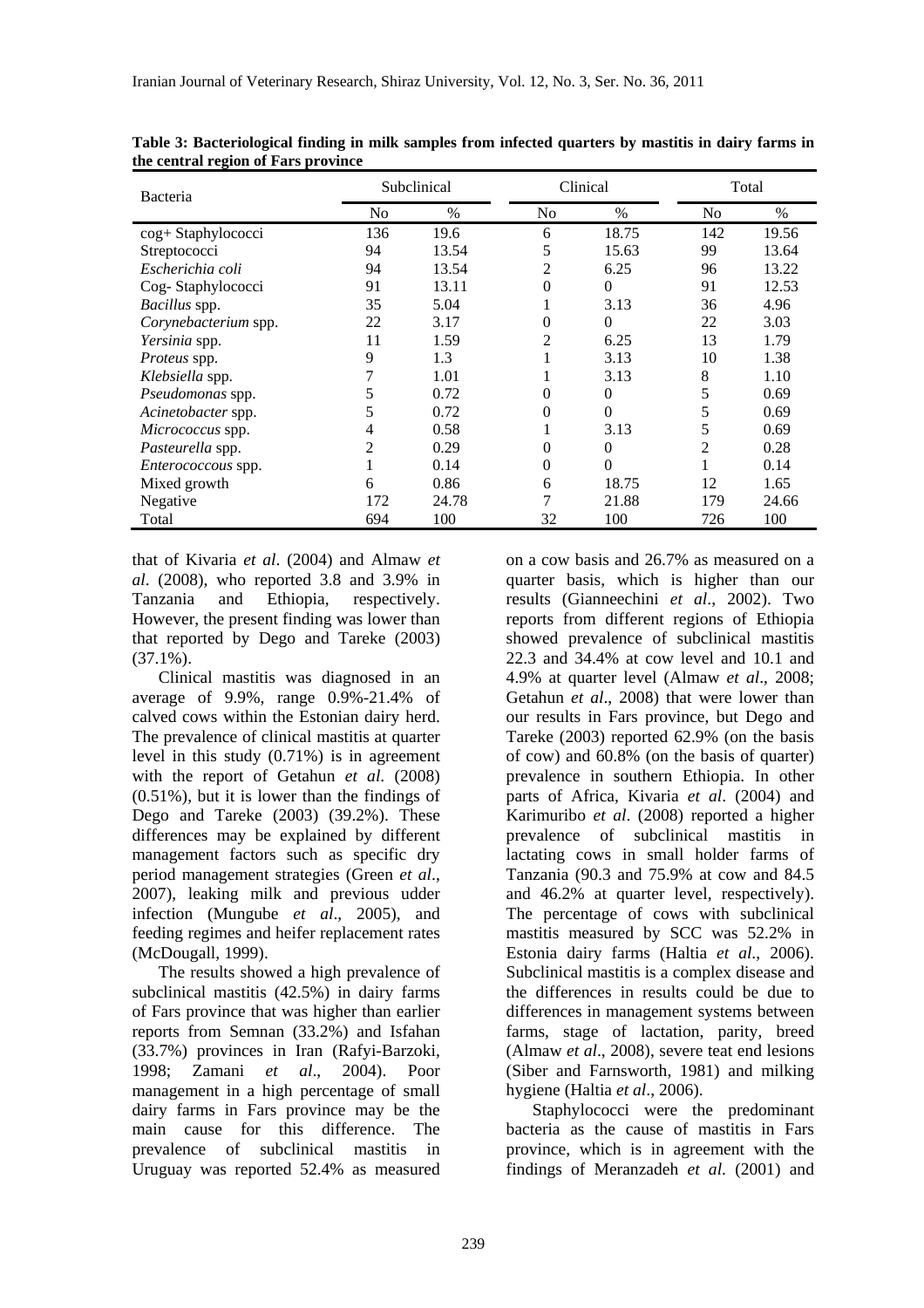Gharagozloo *et al*. (2003) in other regions of Iran. Isolation rate of *Staphylococcus aureus* was also the highest in the reports from different regions of Ethiopia (Getahun *et al*., 2008), Uruguay (Gianneechini *et al*., 2002) and Canada (Olde Riekerink *et al*., 2008). In our study, coagulase negative staphylococci was the fourth most common isolated bacteria, which is in contrast to the findings of Atyabi *et al*. (2006) and Almaw *et al*. (2008) who introduced coagulase negative staphylococci as the most common isolated bacteria. Isolation of both environmental and contagious pathogens address insufficient control measures such as pre and post milking hygiene and dry cow therapy in dairy farms in Fars province and limited knowledge of farmers on the importance, identification and control of mastitis, especially the subclinical form. It emphasizes the need to design extension programs with the aim of increasing farmers' awareness about mastitis.

 In light of our findings it can be concluded that the prevalence of mastitis is high and both contagious and environmental pathogens are involved in Fars province. Regularly monitoring of udder health status, housing and milking parlor sanitation, appropriate pre and post milking practice, and dry cow therapy and culling are essential as well to achieve an efficient control program. Awareness should also be increased among dairy farmers regarding the economic impacts and benefits of controlling mastitis.

# **Acknowledgement**

 The authors would like to thank Mr. M. R. Sarvghad for his technical assistance in the bacteriological diagnosis.

# **References**

- Agriculture Statistics of Iran (2007). *The yearbook of agriculture statistics of Iran*. *Bureau of statistics and information technology*. 1st Edn., Tehran, Iran, The Ministry of Jihad-E-Agriculture. (In Persian). P: 72.
- Almaw, G; Zerihun, A and Asfaw, Y (2008). Bovine mastitis and its association with selected risk factors in smallholder dairy

farms in and around Bahir Dar, Ethiopia. Trop. Anim. Health Prod., 40: 427-432.

- Atyabi, N; Vodjgani, M; Gharagozloo, F and Bahonar, A (2006). Prevalence of bacterial mastitis in cattle from the farms around Tehran. Iranian J. Vet. Res., 7: 76-79.
- Dego, OK and Tareke, F (2003). Bovine mastitis in selected areas of southern Ethiopia. Trop. Anim. Health Prod., 35: 197-205.
- Dingwell, RT; Leslie, KE; Schukken, YH; Sargeant, JM and Timms, LL (2003). Evaluation of the California mastitis test to detect an intramammary infection with a major pathogen in early lactation dairy cows. Can. Vet. J., 44: 413-415.
- Donovan, DM; Kerr, DE and Wall, RJ (2005). Engineering disease resistant cattle. Transgenic Res., 14: 563-567.
- Getahun, K; Kelay, B; Bekana, M and Lobago, F (2008). Bovine mastitis and antibiotic resistance patterns in Selalle smallholder dairy farms, central Ethiopia. Trop. Anim. Health Prod., 40: 261-268.
- Gharagozloo, F; Blourchi, M; Tabatabaee, AM; Ghasemzadeh Nava, H and Vojgani, M (2003). Sensivity and specifity California mastitis test to detect subclinical mastitis in dairy cows. Pajouhesh and Sazandegi. 59: 59- 62 (In Persian with English abst.).
- Gianneechini, R; Concha, C; Rivero, R; Delucci, I and Moreno López, J (2002). Occurrence of clinical and sub-clinical mastitis in dairy herds in the west littoral region in Uruguay. Acta Vet. Scand., 43: 221-230.
- Green, MJ; Bradley, AJ; Medley, GF and Browne, WJ (2007). Cow, farm, and management factors during the dry period that determine the rate of clinical mastitis after calving. J. Dairy Sci., 90: 3764-3776.
- Haltia, L; Honkanen-Buzalski, T; Spiridonova, I; Olkonen, A and Myllys, V (2006). A study of bovine mastitis, milking procedures and management practices on 25 Estonian dairy herds. Acta Vet. Scand., 48: 22.
- Karimuribo, ED; Fitzpatrick, JL; Swai, ES; Bell, C; Bryant, MJ; Ogden, NH; Kambarage, DM and French, NP (2008). Prevalence of subclinical mastitis and associated risk factors in smallholder dairy cows in Tanzania. Vet. Rec., 163: 16-21.
- Kivaria, FM; Noordhuizen, JP and Kapaga, AM (2004). Risk indicators associated with subclinical mastitis in smallholder dairy cows in Tanzania. Trop. Anim. Health Prod., 36: 581-592.
- McDougall, S (1999). Prevalence of clinical mastitis in 38 Waikato dairy herds in early lactation. N. Z. Vet. J., 47: 143-149.
- Meranzadeh, H; Moslehi, S; Hedari, A; Zahedi,